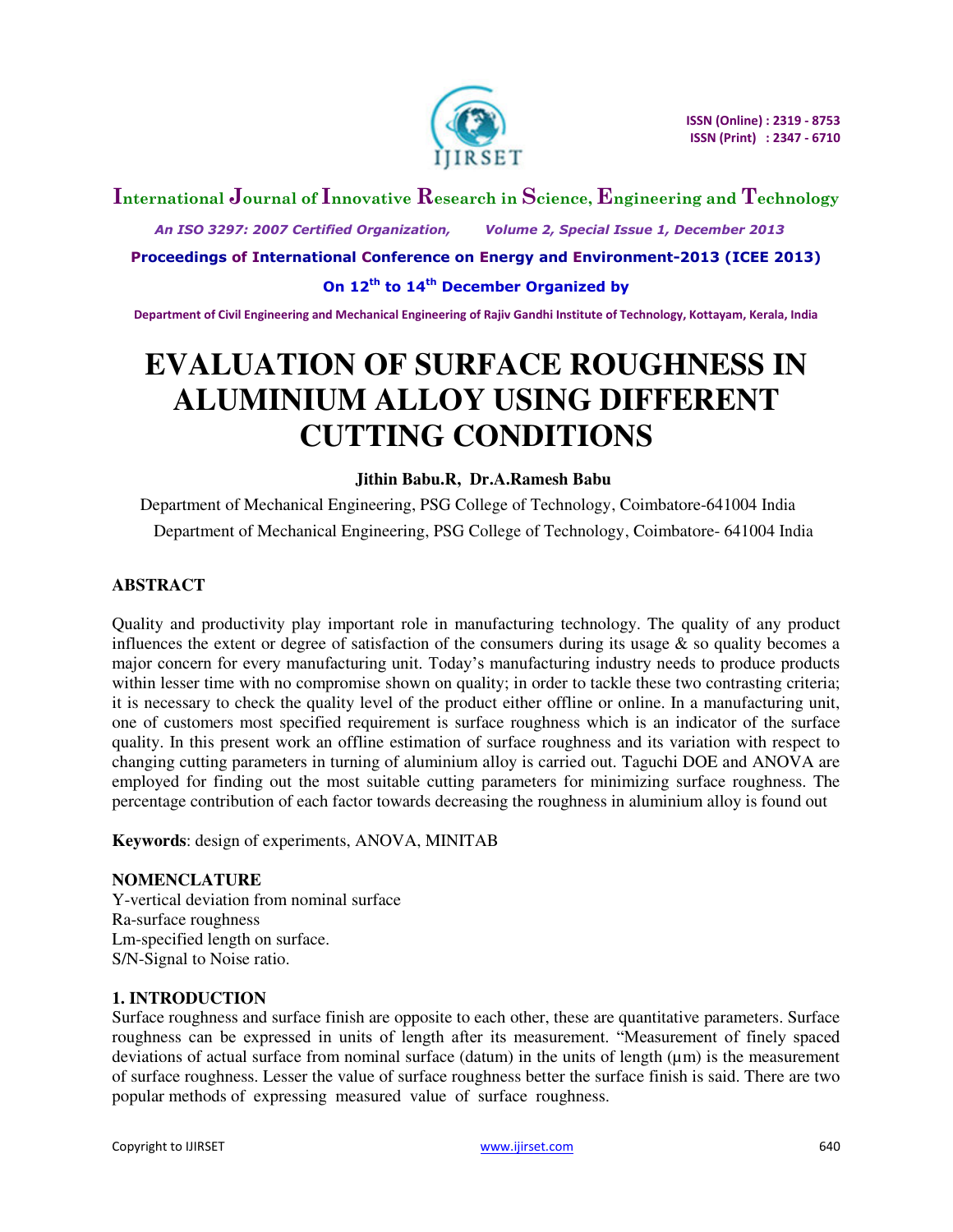According to "AA" method surface roughness is the average of vertical deviations from the nominal surface over a specified surface length.

Average roughness (AA) = 
$$
\int_0^{lm} \frac{(Y)}{Lm} dx
$$
 (1)

According to root mean square method, "Value of surface roughness is square root of the mean of the squared deviations from nominal surface over the measuring length (sampling length)" RMS value is always observed more than the arithmetic average because larger deviations play more prominent role.

$$
Ra\,rms = \frac{\int_0^{lm} \sqrt{\frac{Y^2}{Lm}} dx \tag{2}
$$

Surface roughness is one of the most important requirements in machining process, as it is considered as index of product quality. It measures the finer irregularities of the surface texture. Desired value of surface roughness of a product is generally defined to achieve the required fatigue strength, corrosion resistance, precision fits, tribological and aesthetic requirements. The ability of a manufacturing operation to produce a desired surface roughness depends on various parameters like machining parameters, tool and work piece material properties and cutting conditions. In turning operation the surface roughness depends on cutting speed, feed rate, depth of cut, tool nose radius, lubrication of cutting tool , machine vibrations etc. even small change in any of the mentioned factors may have a significant effect on produced surface [1]. Optimization of turning operations was carried out in EN-31 steel alloy using a carbide tool insert by l.b abhang, et al. [2]; 9 experiments were performed; the important aim of the paper studied was to analyze the effect of lubricant temperature, depth of cut & feed rate on surface roughness which was not being studied earlier; ANOVA analysis was performed to find the significant parameter affecting Ra. Among the 3 design parameters lubricant temperature contributed more on minimizing surface roughness (73.5%) followed by feed rate and depth of cut. Multi response optimization of turning operation was carried out in AISI 304 austenitic stainless steel by Iihan asilturk, et al. [3] .The influence of cutting speed, feed, and depth of cut on surface roughness was examined. Finally the model for surface roughness as a function of cutting parameters is obtained using the response surface methodology. The study revealed that feed rate is the most significant factor contributing surface roughness with a percentage contribution of 85%. Multi response optimization of surface roughness and tool wear in Al/SiC particulate MMC using taguchi grey relational analysis by S.tamang, et al. [4] extended the concept of analyzing multiple effects (Ra  $\&$  tool wear rate), this method does not required any mathematical computation. The objective of gray relational analysis is to convert the multi response problem into a single objective problem. The influence of surface roughness, material removal rate and power consumption on EN353 was studied using two tools PVD & CVD coated tool by Sharma, et al. [5] . The objective of the study was to minimize the surface roughness and power consumption and maximize MRR. But the study revealed no coincidence between operating conditions which will minimize power consumption, surface roughness and maximize MRR. The present work emphasis on the experimentation of prediction of surface roughness in aluminium alloy to optimize machining parameters namely speeds, feed rate, depth of cut. 27 experimental runs are conducted based on taguchi design of experiments on aluminium alloy using carbide tipped tool and ANOVA analysis is performed on MINITAB 16 software.

#### **2. DESIGN OF EXPERIMENTATION**

Experimental design techniques are a powerful approach in product and process development, and they have an extensive application in engineering areas. Potential applications include product design optimization, process design optimization, material selection and many others. Dr. Taguchi developed a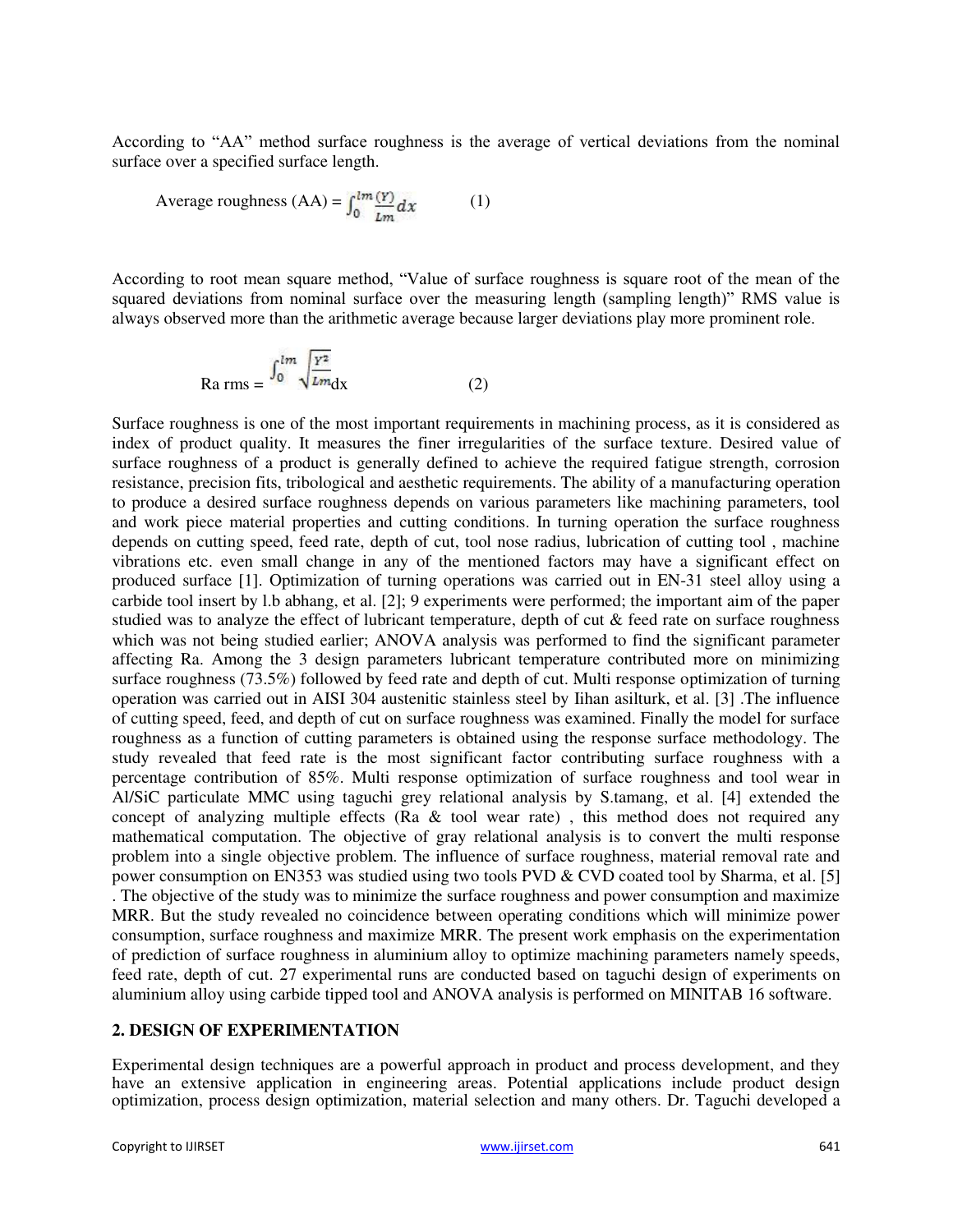method to optimize the process of engineering experimentation which is now known as Taguchi methods. Taguchi method is a powerful tool for the design of high quality systems. It provides an efficient and systematic approach to optimize designs for performance, quality and cost. Taguchi method explores the concept of quadratic quality loss function and uses a statistical measure of performance called signal to noise (S/N) ratio. The S/N ratio takes both the mean and the variability into account. The S/N ratio is the ratio of the mean (Signal) to the standard deviation (Noise). The ratio depends on the quality characteristics of the product/process to be optimized. The standard S/N ratios generally used are as follows:

1. Taguchi S/N ratio for nominal the best:

E.g.: diameter

$$
S/N=10 \log 10 \frac{1}{n} \sum_{i=1}^{n} \frac{\mu^2}{\sigma^2}
$$
 (3)

2. Taguchi S/N ratio for smaller the best:

E.g.: defects

$$
SN = -10 \log_{10} \frac{1}{n} \sum_{i=1}^{n} y_i^2
$$
 (4)

3. Taguchi S/N ratio for higher the better:

E.g.: current

$$
S/N = -10 \log_{10} \frac{1}{n} \sum_{i=1}^{n} \frac{1}{y_i^2}
$$
 (5)

In the current scenario, our area of interest is to minimize the surface roughness and hence we adopt taguchi S/N ratio for smaller the better.

The factors and their various levels were selected based on the literature survey and from design data book. Table 1 shows the various control factors that are considered for the experiments and their levels,  $L_{27}$  orthogonal array was used for the experimentation. 27 combinations of input parameters were used to study the effect of surface roughness.

| <b>Control factors</b> | Level 1 | Level 2 | Level 3 |
|------------------------|---------|---------|---------|
| Feed rate(mm/rev)      | 0.1     | 0.2     | 0.4     |
| Depth of cut(mm)       | 0.3     | 0.6     |         |
| speed (rpm)            | 400     | 500     | 600     |

TABLE 1: Control factors and levels

#### **3.EXPERIMENTATION**

The experiment was conducted to analyze the effect of design parameters such as feed rate, speed and depth of cut on surface roughness. The 3 design parameters were studied at three levels, a 3 factor, 3 level  $(3<sup>3</sup>)$  experimental runs were carried out on aluminum alloy using carbide tipped tool. The design of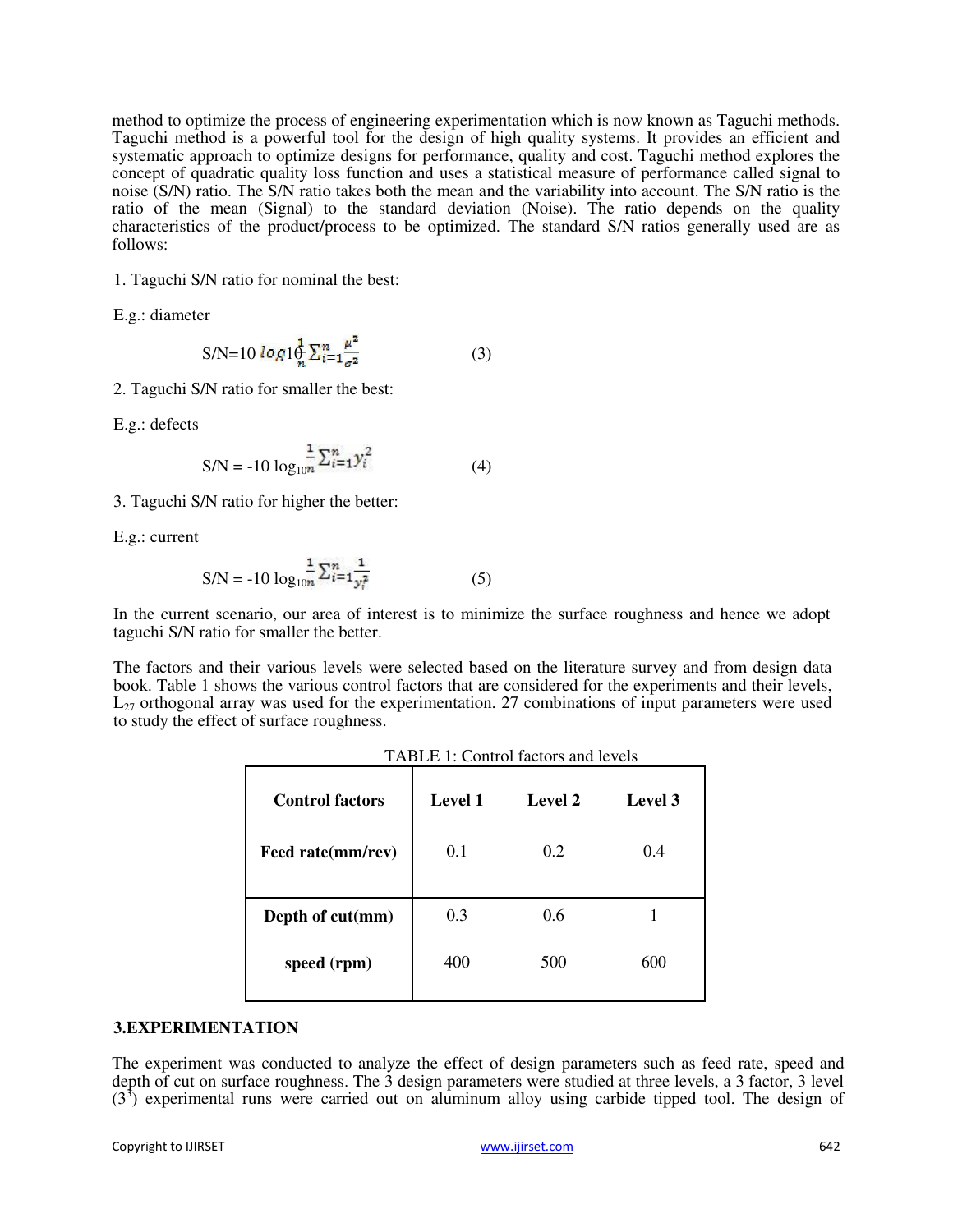experiments is implemented based on Taguchi method of selection of orthogonal array L27. The experiment was carried out in dry condition on two-axis CNC lathe machine (GEDEE WEILER) which has a maximum spindle speed of 4500 rpm. The machined Aluminium alloys were examined in surface roughness tester to determine the average surface roughness. The experimental conditions are shown on

| Machine tool                    | <b>GEEDEE WEILER CNC LATHE</b>                                                                                                   |
|---------------------------------|----------------------------------------------------------------------------------------------------------------------------------|
| Work material                   | Aluminiumalloy,500mm<br>length,35 mm diameter                                                                                    |
| Tool material                   | Carbide tipped tool                                                                                                              |
| Nose radius                     | $1.2 \text{ mm}$                                                                                                                 |
| material<br>Work<br>composition | Aluminium+ Si (0.8%) +Zn<br>$(0.1\%)$ +Fe $(0.5\%)$ +Cu $(0.1\%)$<br>+Mn $(0.03\%)$ + Mg $(0.6\%)$ +Cr<br>$(0.03\%) + B(0.06\%)$ |

TABLE 2: Experimental Conditions



FIGURE 1: Step turned Al bars.

Figure 1 shows the aluminium bars which are step turned using carbide tipped tool, 9 sets of work pieces were machined and 27 experimental runs were performed.



Figure 2 shows surface roughness tester. The surface roughness is measured in surface roughness tester surfcoder.

## 4. **RESULTS & DISCUSSIONS**

Table 3 shows the surface roughness values obtained after experimentation; the surface roughness was measured in surface roughness tester (surfcoder). The table also shows S/N ratios; Taguchi uses the S/N ratio to measure the quality characteristics deviating from the desired value. From the three categories of quality characteristics lower the better is used for surface roughness for obtaining optimal cutting performance.

Since the experimental design is orthogonal, it is then possible to separate out the effect of each cutting parameter at different levels. For example the mean S/N ratio for feed rate at level 1, 2 and 3 can be calculated by averaging the S/N ratios for the experiment (1-3, 4-6, 7-9 etc). The mean S/N ratio for each level of other cutting parameters can be computed in similar manner.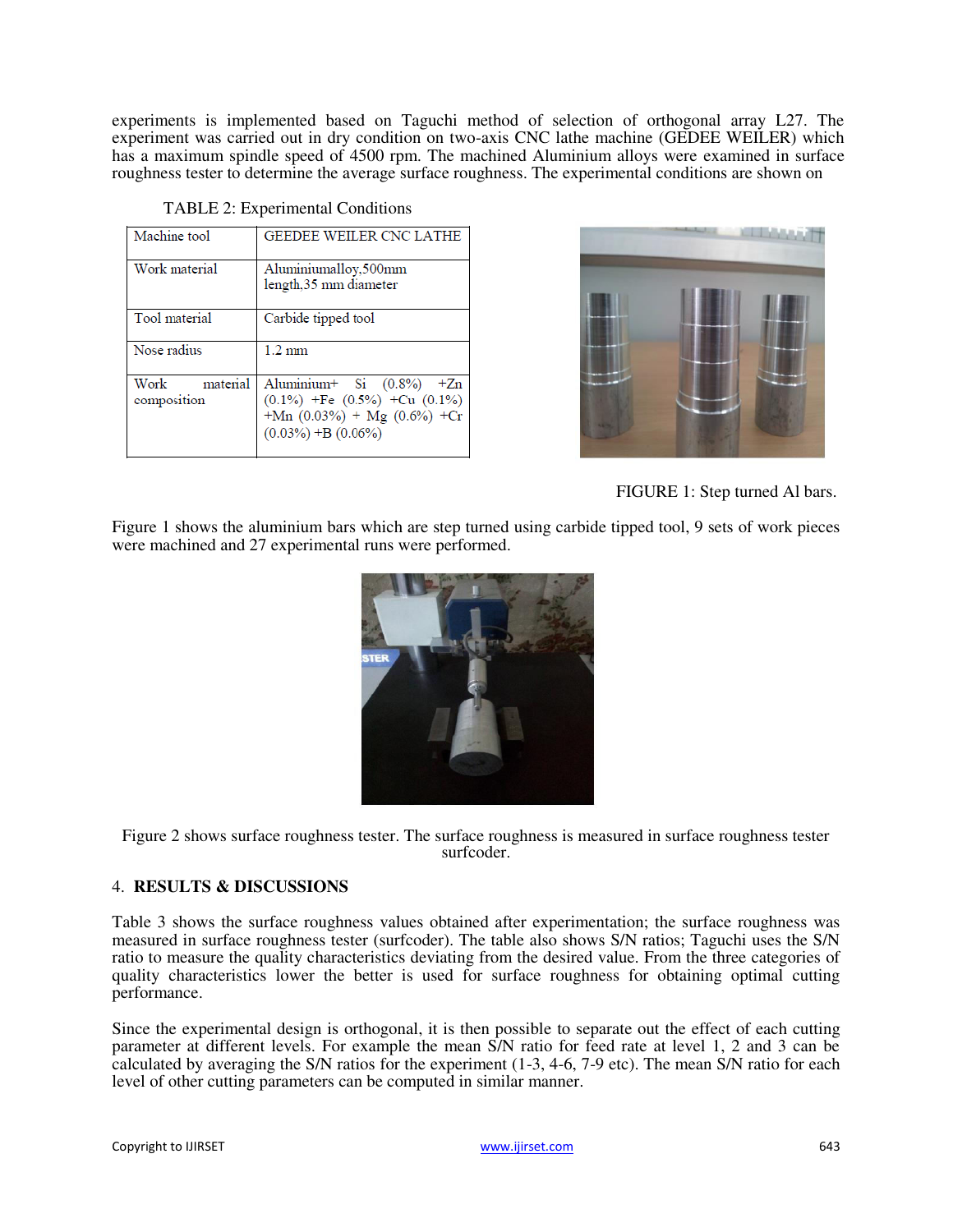The analysis was performed using MINITAB 16 software, the signal to noise ratio and means were calculated by considering lower the better value for the response surface roughness. The relative importance amongst the cutting parameter levels is determined more accurately in ANOVA analysis. The S/N response table for surface roughness is shown in table 4.

|                           |                  |                  |                            | <b>Surfa</b>   |            |
|---------------------------|------------------|------------------|----------------------------|----------------|------------|
| Exp.No                    |                  |                  |                            | ce             | S/N        |
|                           | <b>Speed</b>     |                  | Dept<br>of<br>$\mathbf{h}$ |                |            |
|                           |                  | Feed(mm/         |                            | rough          |            |
|                           |                  | rev)             |                            | ness           | ratio      |
|                           |                  |                  | cut(m)                     |                |            |
|                           | (rpm)            |                  | m)                         | (Ra)           |            |
|                           |                  |                  |                            | $\mu$ m        |            |
|                           |                  |                  |                            |                |            |
| $\overline{1}$ .          | 400              | 0.4              | $\overline{0.3}$           | 2.050          | $-6.23508$ |
|                           |                  |                  |                            |                |            |
| $\overline{2}$ .          | 400              | 0.4              | $\overline{0.6}$           | 3.900          | $-11.8213$ |
|                           |                  |                  |                            |                |            |
| $\overline{3}$ .          | 400              | 0.4              | 1.0                        | 2.760          | $-8.81818$ |
|                           |                  |                  |                            |                |            |
| $\overline{4}$ .          | 400              | 0.2              | 0.3                        | 1.640          | -4.29688   |
| 5.                        |                  |                  |                            |                |            |
|                           | 400              | $\overline{0.2}$ | 0.6                        | 1.700          | -4.60898   |
| 6.                        | 400              | 0.2              | 1.0                        | 1.920          | $-5.66602$ |
|                           |                  |                  |                            |                |            |
| 7.                        | 400              | 0.1              | 0.3                        | 1.690          | $-4.55773$ |
|                           |                  |                  |                            |                |            |
| $\overline{\mathbf{8}}$ . | 400              | 0.1              | 0.6                        | 1.880          | $-5.48316$ |
|                           |                  |                  |                            |                |            |
| 9.                        | 400              | 0.1              | 1.0                        | 2.250          | $-7.04365$ |
|                           |                  |                  |                            |                |            |
| $\overline{10}$ .         | 500              | 0.4              | 0.3                        | 2.980          | $-9.48433$ |
|                           |                  |                  |                            |                |            |
| $\overline{11}$ .         | 500              | 0.4              | 0.6                        | 3.240          | $-10.2109$ |
|                           |                  |                  |                            |                |            |
| $\overline{12}$ .         | 500              | 0.4              | 1.0                        | 3.770          | $-11.5268$ |
|                           |                  |                  |                            |                |            |
| $\overline{13}$ .         | 500              | 0.2              | 0.3                        | 1.282<br>0.849 | $-2.15776$ |
| 14.                       | 500              | 0.2              | 0.6                        |                | 1.421846   |
| 15.                       | 500              | $\overline{0.2}$ | $\overline{1.0}$           | 1.663          | $-4.41784$ |
|                           |                  |                  |                            |                |            |
| 16.                       | 500              | 0.1              | 0.3                        | 1.840          | $-5.29636$ |
|                           |                  |                  |                            |                |            |
| 17.                       | 500              | 0.1              | 0.6                        | 1.980          | $-5.9333$  |
|                           |                  |                  |                            |                |            |
| 18.                       | 500              | 0.1              | 1.0                        | 2.140          | $-6.60828$ |
|                           |                  |                  |                            |                |            |
| $\overline{19}$ .         | 600              | 0.4              | $\overline{0.3}$           | 2.340          | $-7.38432$ |
|                           |                  |                  |                            |                |            |
| 20.                       | $\overline{600}$ | 0.4              | 0.6                        | 2.130          | $-6.56759$ |

TABLE 3: Experimental results for surface roughness and S/N ratio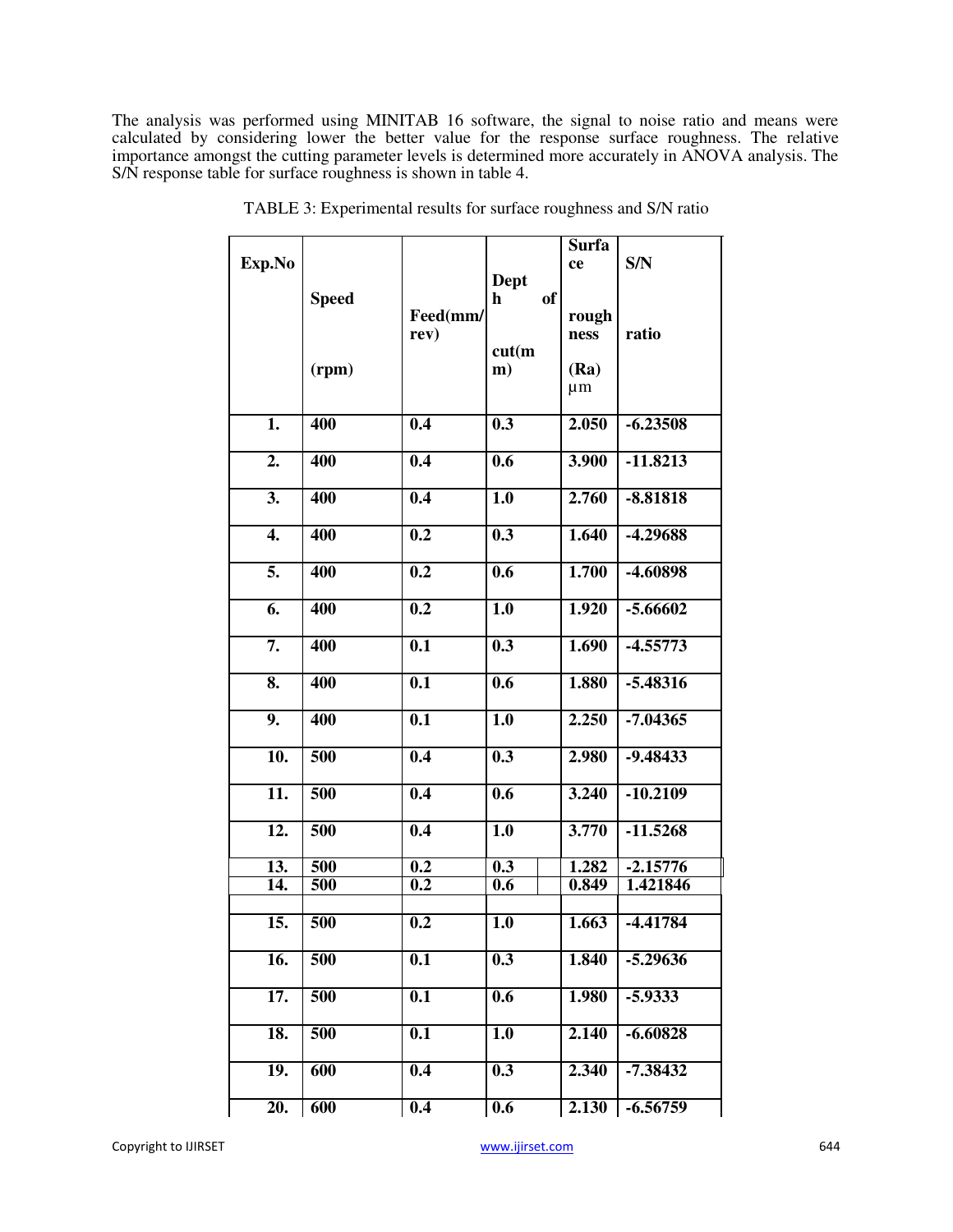| 21. | 600 | 0.4 | 1.0 | 3.198 | $-10.0976$ |
|-----|-----|-----|-----|-------|------------|
| 22. | 600 | 0.2 | 0.3 | 1.870 | -5.43683   |
| 23. | 600 | 0.2 | 0.6 | 1.890 | $-5.52924$ |
| 24. | 600 | 0.2 | 1.0 | 1.705 | $-4.63449$ |
| 25. | 600 | 0.1 | 0.3 | 1.670 | $-4.45433$ |
| 26. | 600 | 0.1 | 0.6 | 2.040 | $-6.1926$  |
| 27. | 600 | 0.1 | 1.0 | 1.850 | $-5.34343$ |



FIGURE 3: S/N graph for surface roughness

Figure 4 depicts a 3D surface plot of surface roughness ( $\mu$ m) v/s feed rate and depth of cut which shows the minimum value of surface roughness or better surface finish is obtained at a minimum depth of cut of 0.3 mm and at a medium feed rate of 0.2 mm/rev.

| <b>Level</b> | <b>Speed</b> | <b>Feed rate</b> | Depth of |
|--------------|--------------|------------------|----------|
|              |              |                  | cut      |
|              |              |                  |          |
|              | $-6.503$     | $-5.657$         | $-5.478$ |
| 2            | $-6.024$     | $-3.925$         | $-6.103$ |
| 3            | $-6.182$     | $-9.127$         | $-7.128$ |
| <b>Delta</b> | 0.480        | 5.202            | 1.650    |
| Rank         | 3            |                  |          |

TABLE 4: response for surface roughness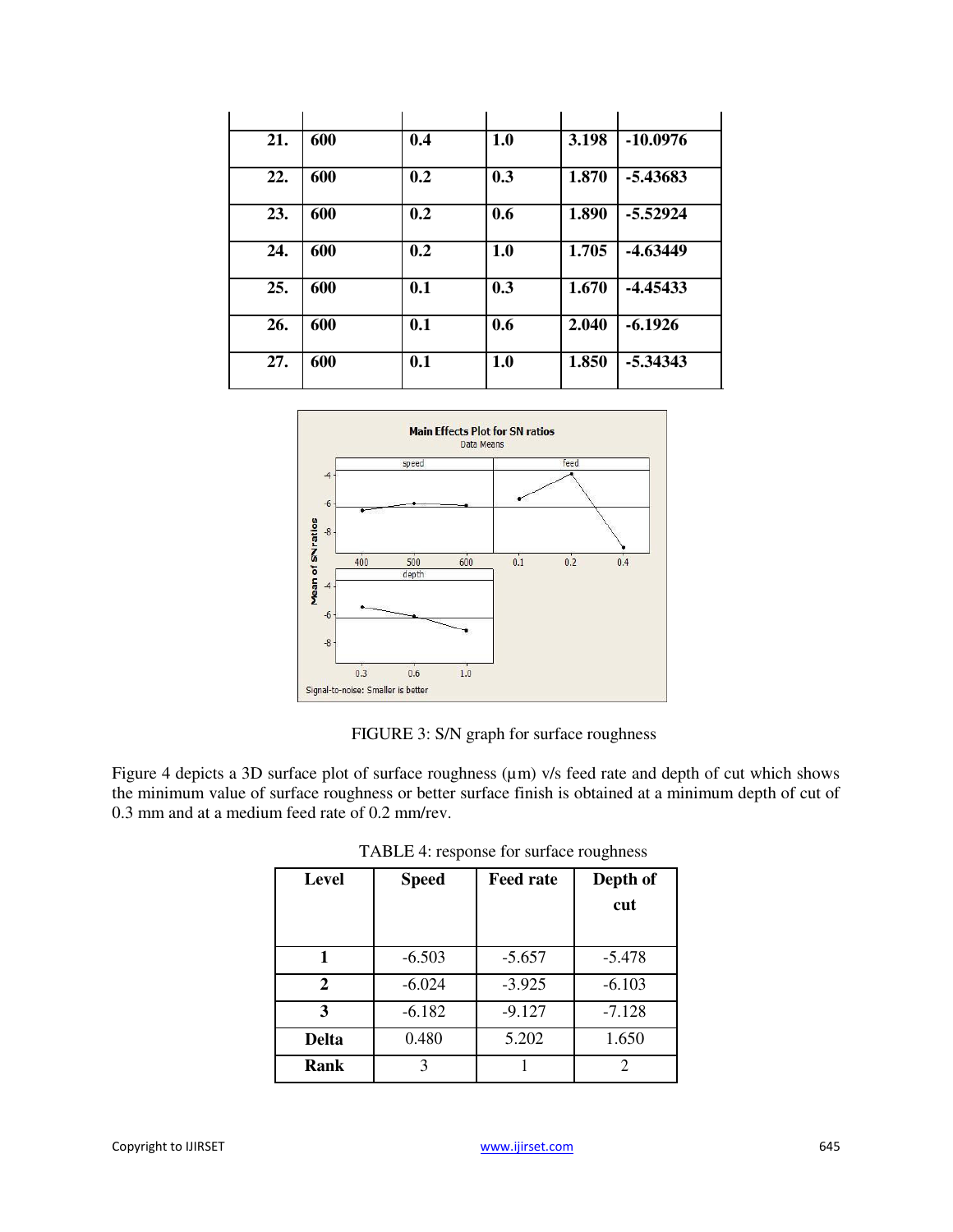The delta in table 4 is the difference between the maximum and minimum values; it shows that feed rate is the most influential parameter. From the figure 3 it is clearly observed that improved surface finish in aluminium bar is obtained at medium spindle speed (500 rpm), feed rate at medium level (0.2 mm/rev) and at minimum depth of cut (0.3mm).



FIGURE 4: 3D surface plot of surface roughness( $\mu$ m) with feed rate and depth of cut

ANOVA analysis is done in order to find out the significance of each parameter influencing surface roughness, the interactions between various factors of an experiment can be quantitatively determined by using the analysis of variance (ANOVA). Table 5 summarizes the ANOVA analysis performed using MINITAB 16 software. The results shows that feed rate is the most important parameter that influences surface roughness with a percentage contribution (PC) of 63.71% followed by the interaction of speed and feed rate with 10.5% .

| <b>SOURCE DF</b> |                | <b>Seq SS</b> | <b>Adj MS</b> | F     | P     | P.C   |
|------------------|----------------|---------------|---------------|-------|-------|-------|
|                  | $\overline{2}$ | 0.0999        | 0.0500        | 0.27  | 0.772 | 0.75  |
| F                | $\overline{2}$ | 8.4461        | 4.2230        | 22.59 | 0.001 | 63.71 |
| Doc              | $\overline{2}$ | 0.7825        | 0.3913        | 2.09  | 0.186 | 5.90  |
| $v^*f$           | 4              | 1.3920        | 0.3480        | 1.86  | 0.211 | 10.50 |
| f*doc            | 4              | 0.5154        | 0.1289        | 0.69  | 0.619 | 3.88  |
| $v*doc$          | 4              | 0.5249        | 0.1312        | 0.70  | 0.612 | 3.95  |
| Error            | 8              | 1.4953        | 0.1869        |       |       | 11.28 |
| <b>Total</b>     | 26             | 13.2562       |               |       |       | 100   |
|                  |                |               |               |       |       |       |

Table 5: analysis of varience of surface roughness

## **5. CONCLUSION**

- 1. ANOVA analysis is done in order to find out the significance of each parameter influencing surface roughness.
- 2. The interactions between various factors of an experiment can be quantitatively determined using ANOVA analysis.